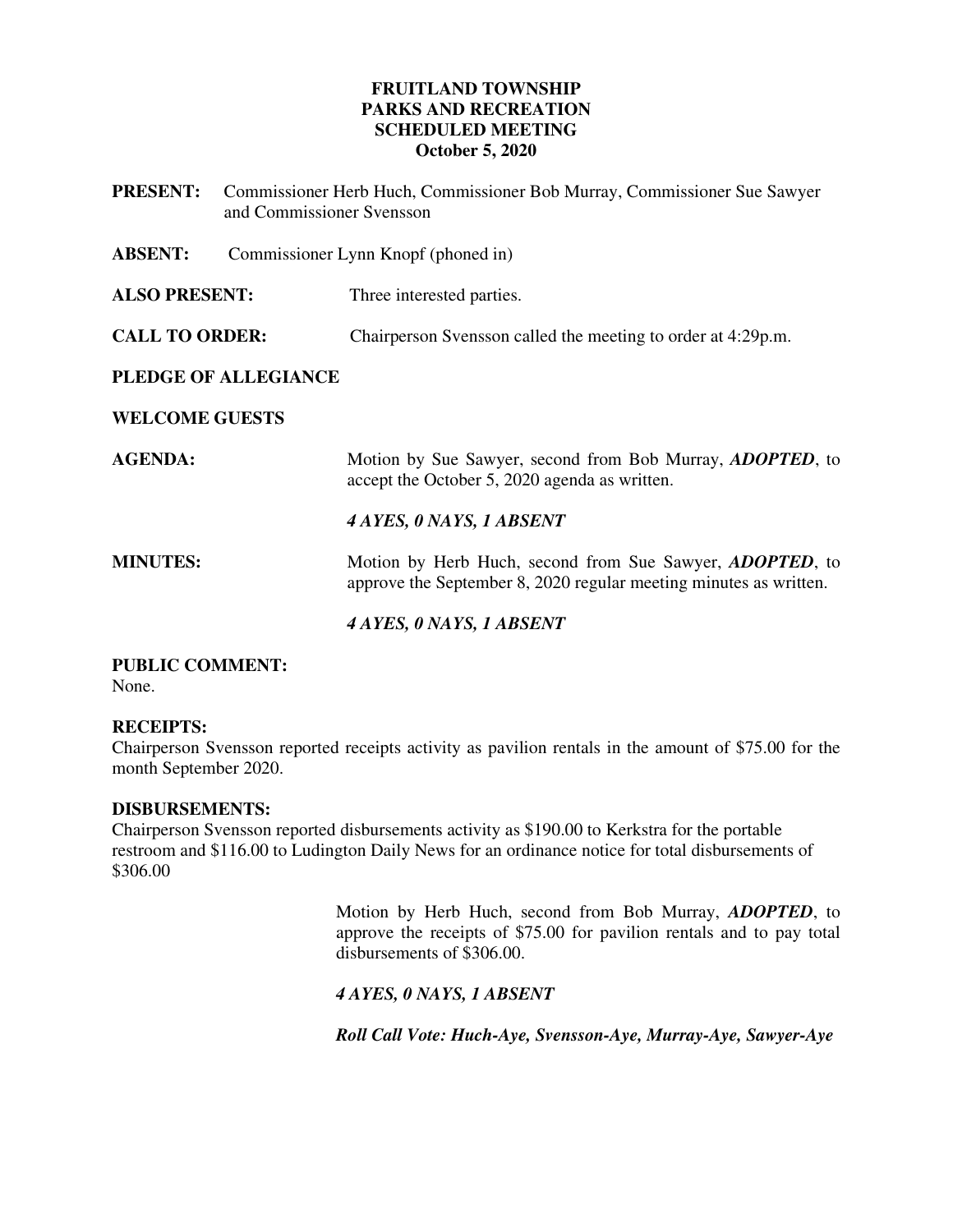#### **PARKS AND RECREATION COMMISSION** October 5, 2020 Page 2 of 3 **UNFINISHED BUSINESS: 1. Master Plan**

Motion by Bob Murray, second from Sue Sawyer, *ADOPTED*, to accept the content of the Master Plan.

## *4 AYES, 0 NAYS, 1 ABSENT*

## **2. Project update**

Commissioner Murray stated that he had a conversation with Maintenance Supervisor Arron Ferris regarding the locked box on the flag pole at the baseball field. He is going to be removing the locked box on the flag pole so the North Muskegon Youth Baseball League is able to put flags up for their events.

Chairperson Svensson mentioned that Supervisor Jeske wouldn't give her the contact information for the vendor the Township uses for sprinklers/winterization. Recording Secretary tried explaining that this is due to him no longer being with a company and working on his own for us. Chairperson Svensson stated that if he's working for the Township, he should expect he could call from the Parks and Recreation Commission.

The commissioners discussed the agreement with the North Muskegon Youth Baseball League, and Recording Secretary Mary Mansfield will be distributing the sample agreement to the commissioners for review. The Commission will look at this agreement and make decisions moving forward.

Commissioner Sawyer stated that the league will need more stone dust for the field.

The grill is being worked on. The commissioners agreed to wait to install it until after the winter.

Commissioner Murray stated that he may finally be able to order lumber for the horseshoe pit.

Signage will be discussed at the next meeting including quotes. Commissioner Knopf shared ideas for the signs, such as possibly partnering with the Township for a sign at Duck Lake Road Park to be included in the sign for the parking lot at the natural area that is being installed. The commissioners agreed that getting the Township Board's input and working together on signage is a good idea. Chairperson Knopf stated that Shawn Zimmerman from Port City Signs will be invited to the November meeting to make a presentation and answer any questions.

Commissioner Knopf stated that the lines on the tennis courts can be repainted this week.

Motion by Bob Murray, second from Sue Sawyer, *ADOPTED*, to approve the painting of the lines on the tennis courts for \$750.00.

# *4 AYES, 0 NAYS, 1 ABSENT*

Commissioner Murray stated that there has been a lot of time spent marking which trees need to be trimmed in the park, adding that many along the driveway out of the park need to be taken care of. He added that there is also some deadwood that will be removed near the playground and that it will be elevated. He has spoken with Kyle Jelinek and will be getting another quote.

The picnic tables are in and will be installed as soon as Maintenance Supervisor Arron Ferris gets a chance.